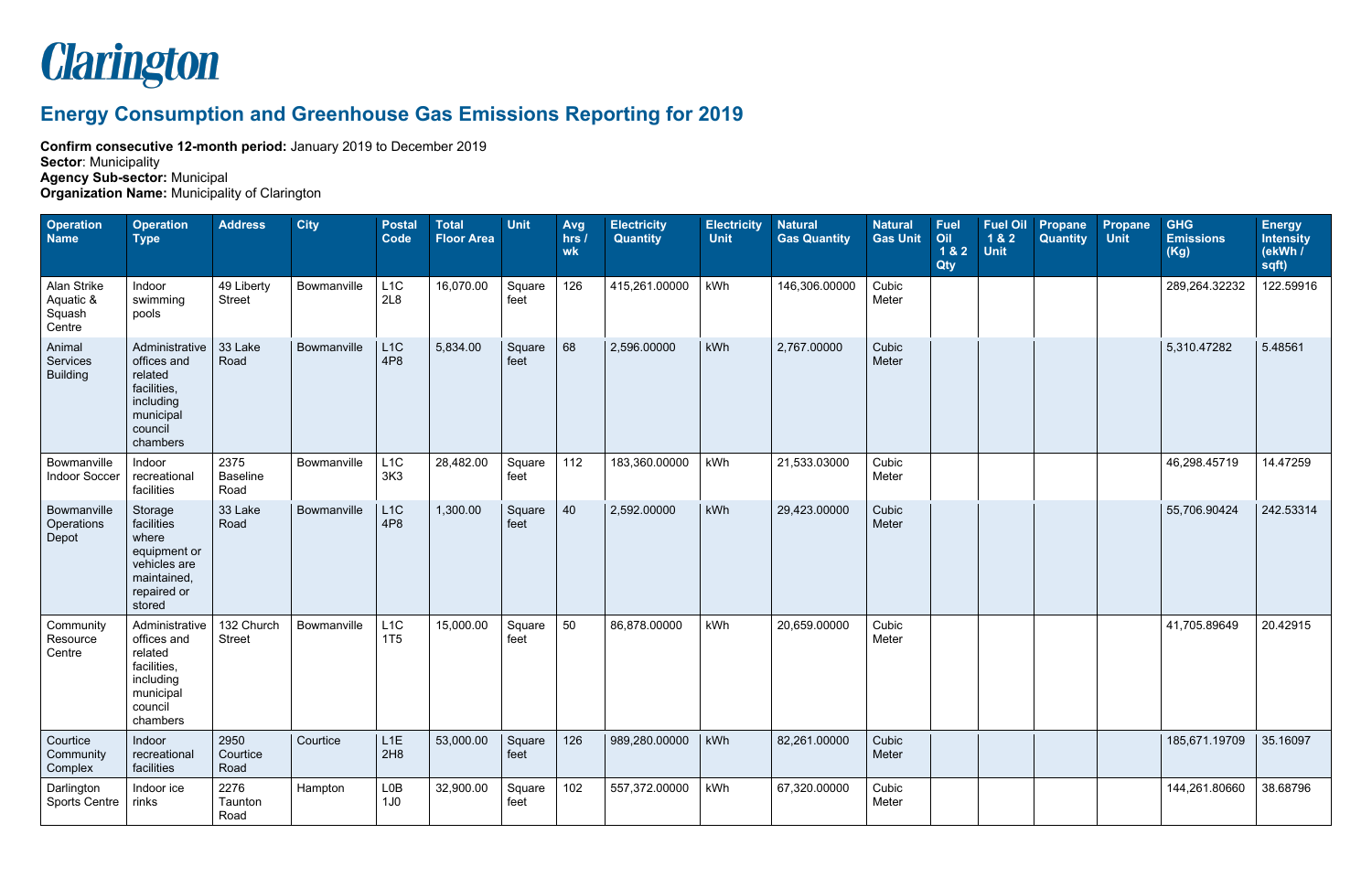| Diane Hamre<br>Recreation<br>Centre        | Indoor<br>swimming<br>pools                                                                            | 1780 Rudell<br>Road               | Newcastle   | L1B<br>1E2                          | 61,900.00 | Square<br>feet | 126 | 1,531,596.0000                   | kWh | 242,720.00000 | Cubic<br>Meter |                          |       |                  |       | 505,565.31035 | 66.41632 |
|--------------------------------------------|--------------------------------------------------------------------------------------------------------|-----------------------------------|-------------|-------------------------------------|-----------|----------------|-----|----------------------------------|-----|---------------|----------------|--------------------------|-------|------------------|-------|---------------|----------|
| <b>Fire Station</b><br>#1                  | Fire stations<br>and<br>associated<br>offices and<br>facilities                                        | 2430<br>Highway 2                 | Bowmanville | L <sub>1</sub> C<br>3K7             | 12,000.00 | Square<br>feet | 168 | 153,873.00000                    | kWh | 27,051.00000  | Cubic<br>Meter |                          |       |                  |       | 55,832.32291  | 36.78042 |
| <b>Fire Station</b><br>#2                  | Fire stations<br>and<br>associated<br>offices and<br>facilities                                        | 3333<br>Highway 2                 | Newcastle   | L1B<br>1L9                          | 12,486.00 | Square<br>feet | 168 | 187,140.00000                    | kWh | 52,479.00000  | Cubic<br>Meter |                          |       |                  |       | 104,920.93155 | 59.65682 |
| <b>Fire Station</b><br>#3                  | Fire stations<br>and<br>associated<br>offices and<br>facilities                                        | 243 Main<br><b>Street</b>         | Orono       | LOB<br>1M0                          | 6,762.00  | Square<br>feet | -4  | 106,509.00000                    | kWh |               |                |                          |       |                  |       | 3,245.64876   | 15.75111 |
| <b>Fire Station</b><br>#4                  | Fire stations<br>and<br>associated<br>offices and<br>facilities                                        | 2611 Trulls<br>Road               | Courtice    | L1E<br>2N3                          | 9,000.00  | Square<br>feet | 168 | 158,628.00000                    | kWh | 21,351.00000  | Cubic<br>Meter |                          |       |                  |       | 45,200.64812  | 42.83796 |
| <b>Fire Station</b><br>#5                  | Fire stations<br>and<br>associated<br>offices and<br>facilities                                        | 2354<br>Concession                | Enniskillen | LOB<br>1J <sub>0</sub>              | 4,211.00  | Square<br>feet | 4   | 15,511.00000                     | kWh |               |                |                          |       | 12,262.8<br>0000 | Litre | 19,369.44530  | 24.15704 |
| Garnet<br>Rickard<br>Recreation<br>Complex | Indoor ice<br>rinks                                                                                    | 2440<br>Highway 2                 | Bowmanville | L1C<br>0K6                          | 88,586.00 | Square<br>feet | 126 | 1,527,120.0000                   | kWh | 182,468.00000 | Cubic<br>Meter |                          |       |                  |       | 391,514.85520 | 39.12976 |
| Hampton Hall                               | Community<br>centres                                                                                   | 5360 Old<br>Scugog<br>Road        | Hampton     | L <sub>0</sub> B<br>1J <sub>0</sub> | 3,059.00  | Square<br>feet | 20  | 15,991.00000                     | kWh | 8,535.00000   | Cubic<br>Meter |                          |       |                  |       | 16,623.79519  | 34.88038 |
| Hampton<br>Operations<br>Depot             | Storage<br>facilities<br>where<br>equipment or<br>vehicles are<br>maintained,<br>repaired or<br>stored | 2320<br>Taunton<br>Road           | Hampton     | L <sub>0</sub> B<br>1J <sub>0</sub> | 14,812.00 | Square<br>feet | 40  | 210,080.00000                    | kWh | 23,467.00000  | Cubic<br>Meter |                          |       |                  |       | 50,769.11165  | 31.02093 |
| Kendal<br>Community<br>Centre              | Community<br>centres                                                                                   | 6742<br>Newtonville<br>Road       | Orono       | L <sub>0</sub> B<br>1M <sub>0</sub> | 9,495.00  | Square<br>feet | 40  |                                  |     |               |                | 13,15<br>8.600<br>$00\,$ | Litre |                  |       | 35,990.82374  | 14.93633 |
| Municipal<br>Administrative<br>Centre      | Administrative<br>offices and<br>related<br>facilities,                                                | 40<br>Temperance<br><b>Street</b> | Bowmanville | L1C<br>3A6                          | 88,000.00 | Square<br>feet | 50  | 1,157,382.0000<br>$\overline{0}$ | kWh | 77,234.00000  | Cubic<br>Meter |                          |       |                  |       | 181,289.58740 | 22.47963 |